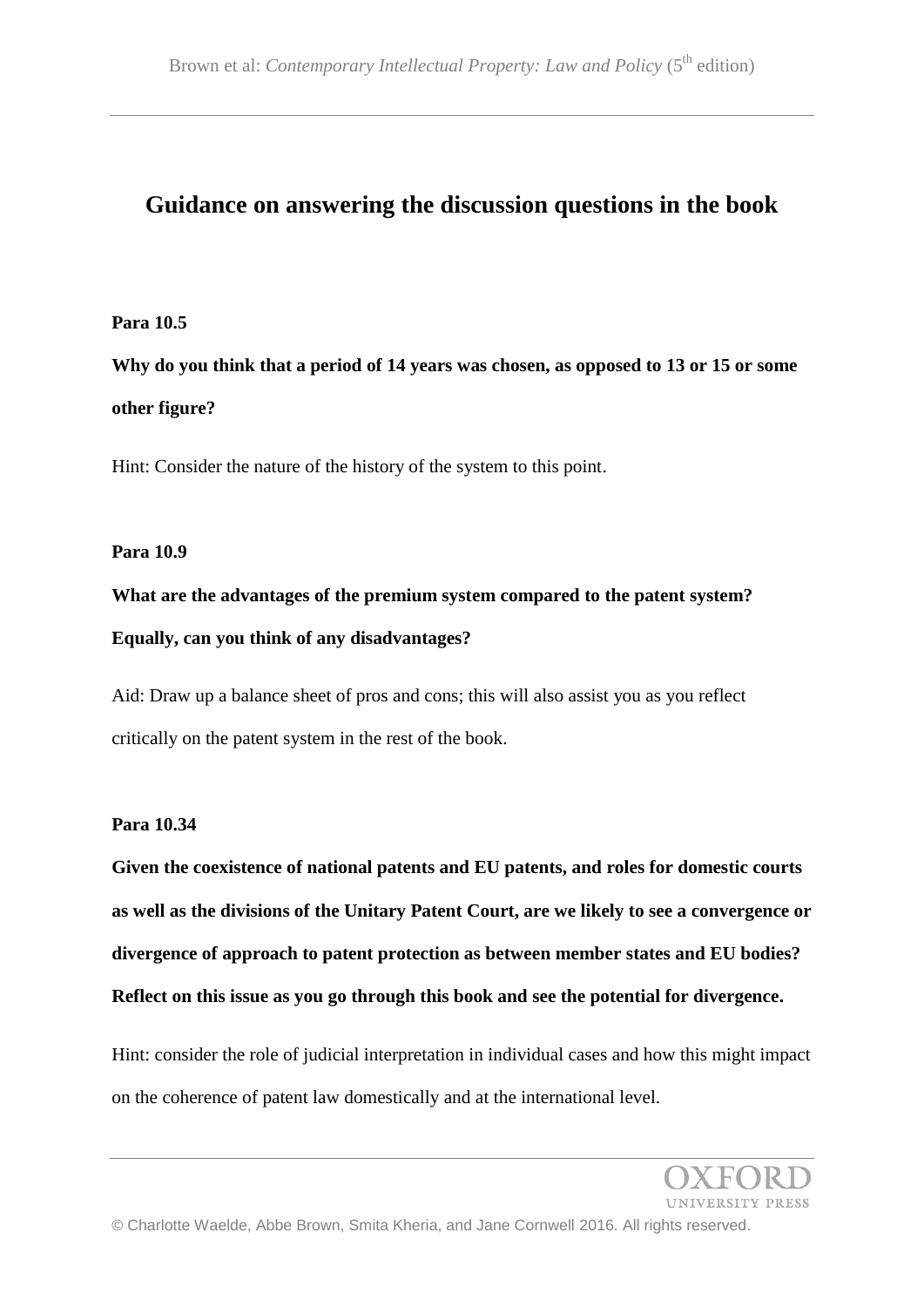## **Para 10.56**

**How much flexibility do the words 'to the extent necessary' provide for those who would reply on this provision, or indeed, who would object to others relying on this provision?**

Hint: Ask yourself, who gets to decide this and against which benchmarks?

## **Para 10.77**

**What other costs would be involved with the introduction of new IPRs? How might these new rights impact on existing rights?**

Hint: Do not just think of 'costs' in economic terms, i.e. there are costs in efforts, administration and so-called 'transaction costs' to consider too.

## **Para 10.107**

## **What are the pros and cons of first-to-invent as opposed to first-to-file?**

Hint: Consider this question, first, from the perspective of the inventor, and then from the perspective of a competitor. In this way you will see the issues from multiple dimensions. Consider also questions of proof.

#### **Para 10.111**

**What sorts of factors do you think would influence the Comptroller or court one way or another in exercising its discretion to amend a patent?**